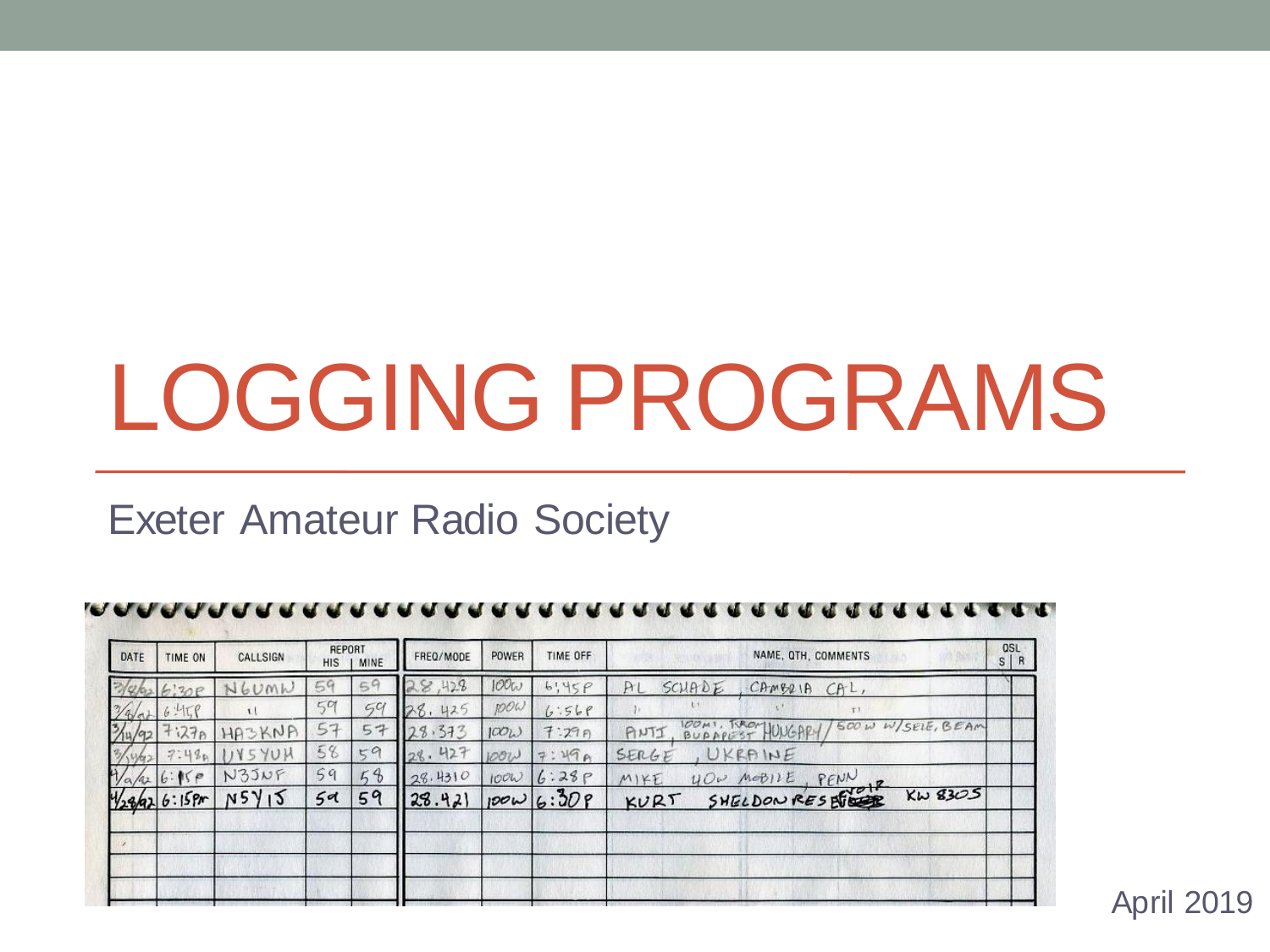#### Intro

- Why not simply log our contacts in MS Excel?
- Logging programs provide many advantages over spreadsheets
	- Simple, fast and more accurate logging
	- Lookup and confirmation of info via Telnet, XML, Internet
	- QSL handling automatic for paper, eQSL, LoTW, etc
	- Award tracking
	- Station management
	- Support of digital modes
	- Inbuilt CW keyer
	- Appealing display of QSO or DX information

| DATE     | TIME ON             | CALLSIGN       | REPORT | HIS I MINE | FREQ/MODE | POWER       | TIME OFF          | NAME, QTH, COMMENTS                       | OSL<br>S/R |
|----------|---------------------|----------------|--------|------------|-----------|-------------|-------------------|-------------------------------------------|------------|
| l O.k    | 6:30P               | NGUMN          | 59     | 59         | 28,428    | $100\omega$ | 4,456             | SCHADE, CAMBRIA CAL,<br>Pr1               |            |
| 41.1     | 6.4178              | $\mathbf{H}$   | 59     | 59         | 28.425    | <b>ROOW</b> | 6:568             | $155 -$<br>187<br>2011<br>$\mathbf{u}$    |            |
| 3/4/92   |                     | $71278$ HASKNA | 57     | 57         | 28.373    | 100L        | 7:29n             | ANTI, BURAFEST HUKEARY/ 500W W/SELE, BEAR |            |
| $w_{n2}$ | 2:44n               | IIX5YUH        | 58     | 59         | 28.427    | <b>VOOL</b> | 7:190             | SERGE, UKRAINE                            |            |
|          | $\sqrt{a/b}$ 6:15 P | N35NF          | 59     | 54         | 28.4310   | 100W        | 6:25P             |                                           |            |
|          | 1/28/92 6:15 Pm     | N5Y15          | 5d     | 59         | 28.421    |             | $100\omega$ 6:308 | MIKE HOW MODILE FENN PLAT KW 8305         |            |
|          |                     |                |        |            |           |             |                   |                                           |            |
|          |                     |                |        |            |           |             |                   |                                           |            |
|          |                     |                |        |            |           |             |                   |                                           |            |
|          |                     |                |        |            |           |             |                   |                                           |            |
|          |                     |                |        |            |           |             |                   |                                           |            |
|          |                     |                |        |            |           |             |                   |                                           |            |
|          |                     |                |        |            |           |             |                   |                                           |            |
|          |                     |                |        |            |           |             |                   |                                           |            |
|          |                     |                |        |            |           |             |                   |                                           |            |
|          |                     |                |        |            |           |             |                   |                                           |            |
|          |                     |                |        |            |           |             |                   |                                           |            |
|          |                     |                |        |            |           |             |                   |                                           |            |

**2**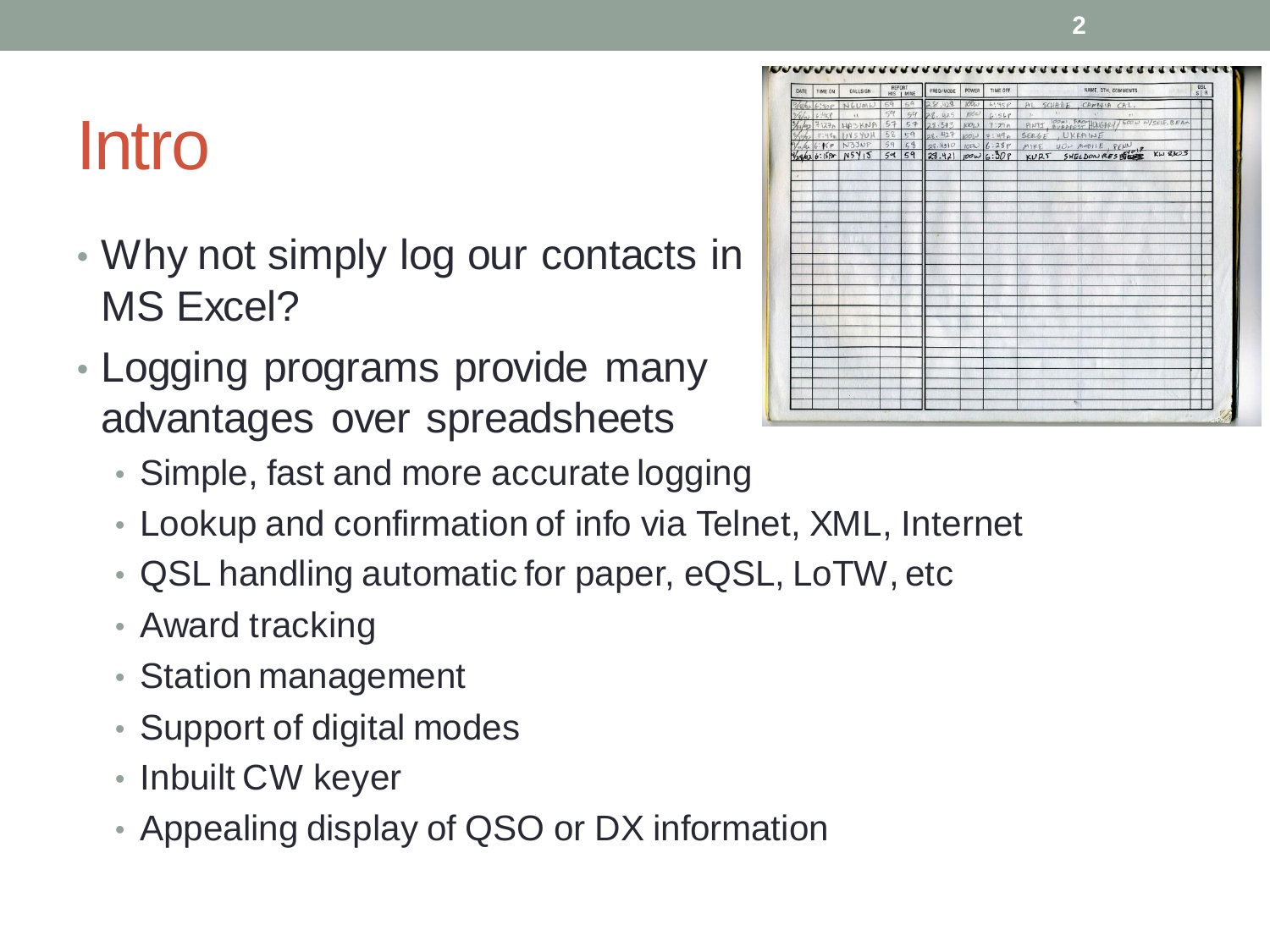### Selection Criteria



- There are literally hundreds of programs available
- How do I choose the right Logger for me?
	- What's my PC operating system (Windows, Linux, Mac)?
	- Basic operation or contesting?
	- Preferred mode of operation; digital only, CW only, mixed modes?
	- How much automation do I need or want for radio, amplifier, rotator, antenna system, etc?
	- Need support for Satellite communication?
	- User of online services like eQSL, LoTW, ClubLog, HRDLog, QRZ-Log?
	- What is my budget?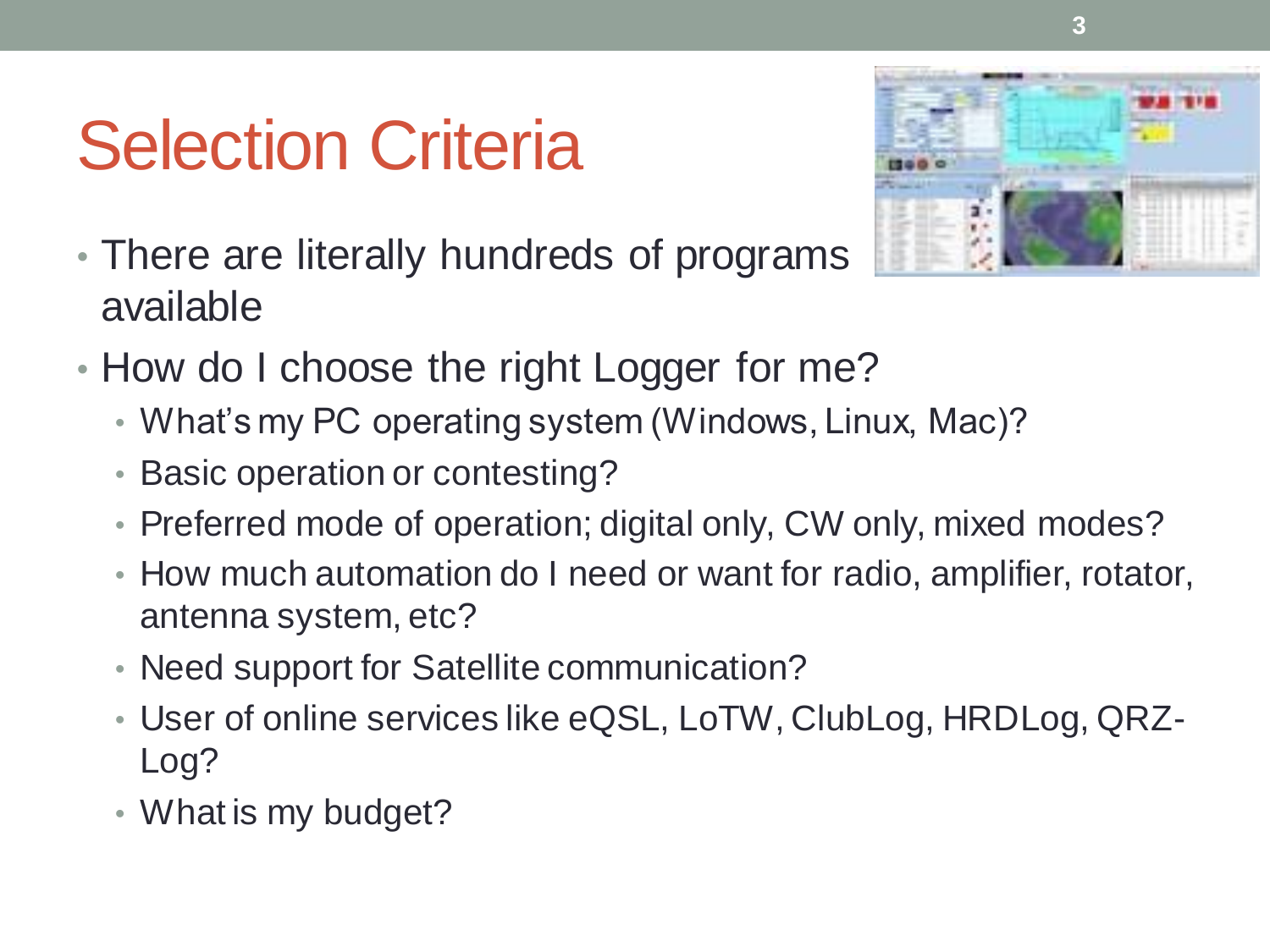# Which Operating System?

- Microsoft Windows
	- Hundreds of loggers



- Big names are Logger32, Ham Radio Deluxe, DXLab Suite, Commcat, Ham Office, SwissLog to name just a few
- Linux
	- K-Log, X-Log, CQR-Log
- Mac
	- Aether, MacLogger, Promethius, HamLog, RUMLog, Skookum
- Mobile Platforms
	- PortaLog, MobileLog, CommCat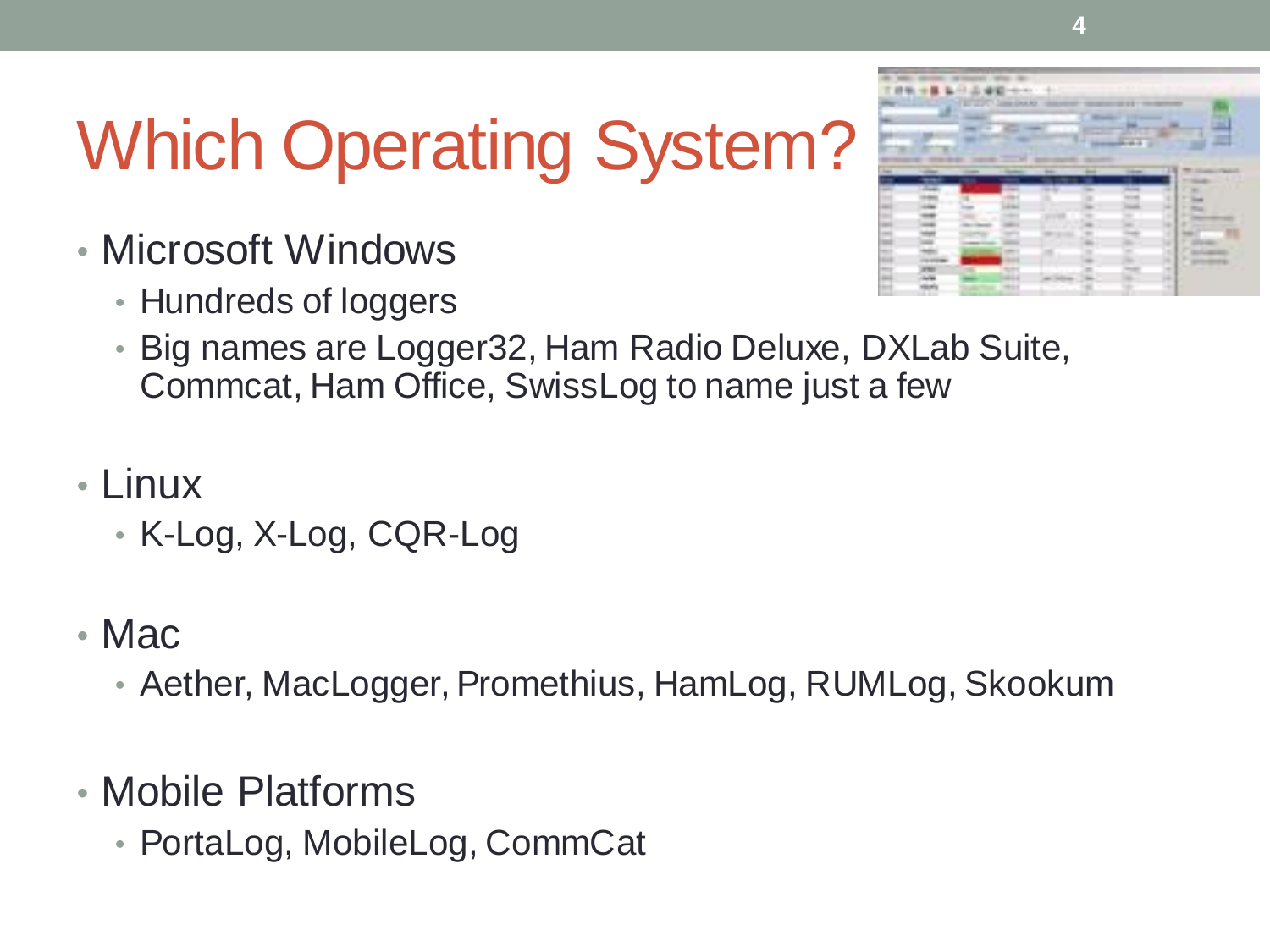# General or Contest Logging

- General Logging
	- Every logging program that is not a specific contest logger can be used for general logging
	- The decision may not be easy considering the vast array of features that many loggers today offer
- Contest Logging
	- Support the particular requirements and rules of contests
	- Provide performance monitoring and post-contest reporting
	- Favourite contest loggers are N1MM-plus, WinTest, AALog, CT, SD-Log…
	- There are loggers specifically written for contests like field days, QSO parties, 10-10 rallies, RSGB-CC contests…

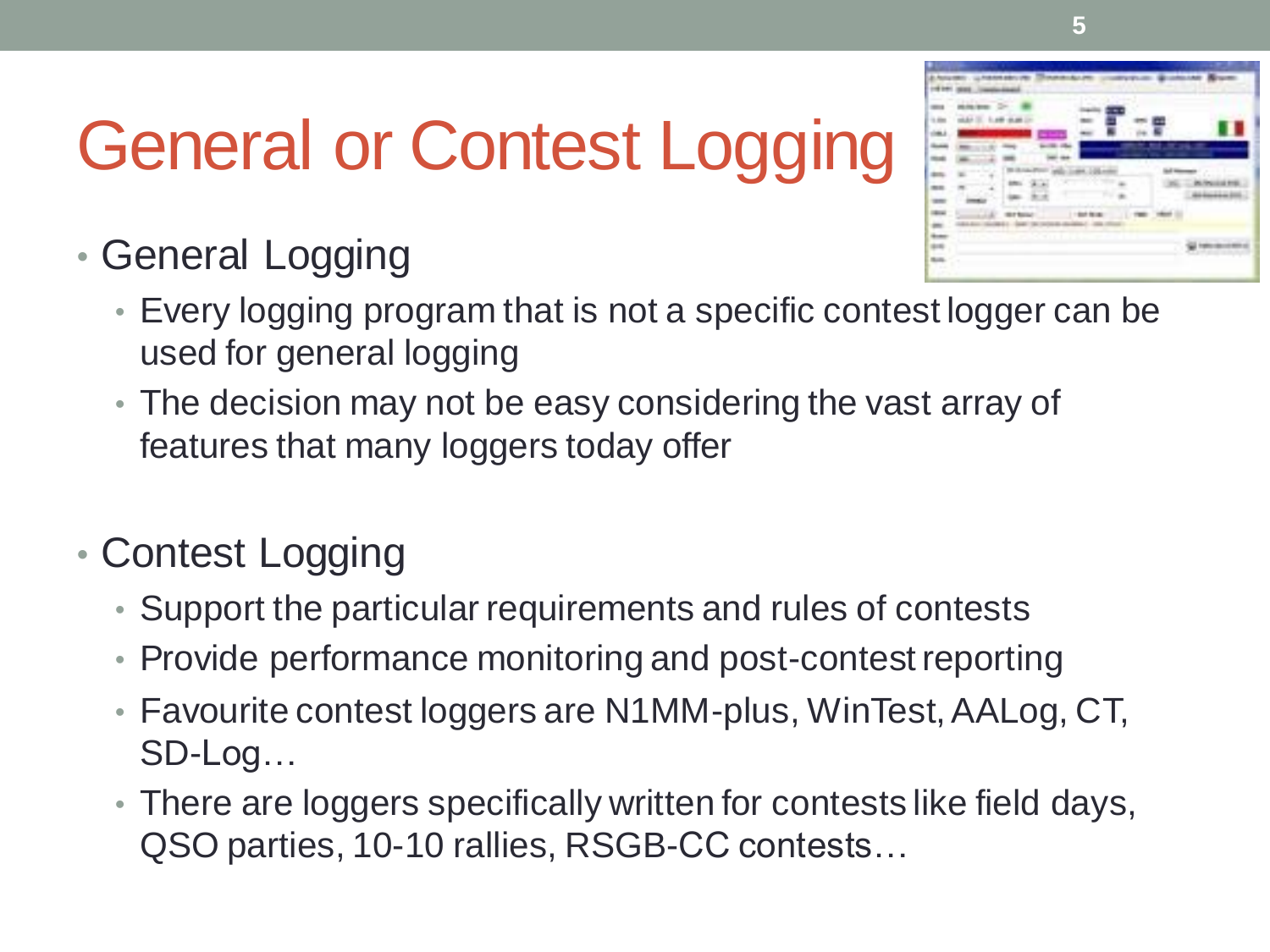# Operating Preference

• For digital modes only, the choice would be MixW, FlDigi, DM-780, JTDX, WinPSK, DigiPan…



- Extensive support for digital modes plus basic logging operation
- There is no logger specifically designed for CW mode
	- Many programs provide integrated CW-keyers as part of their package
	- Loggers also offer interfaces to Winkeyer or CWType
- Most, if not all, logger programs provide sufficient support for all modes
	- If mode is not integrated then an interface to external specialized digimode or CW programs is available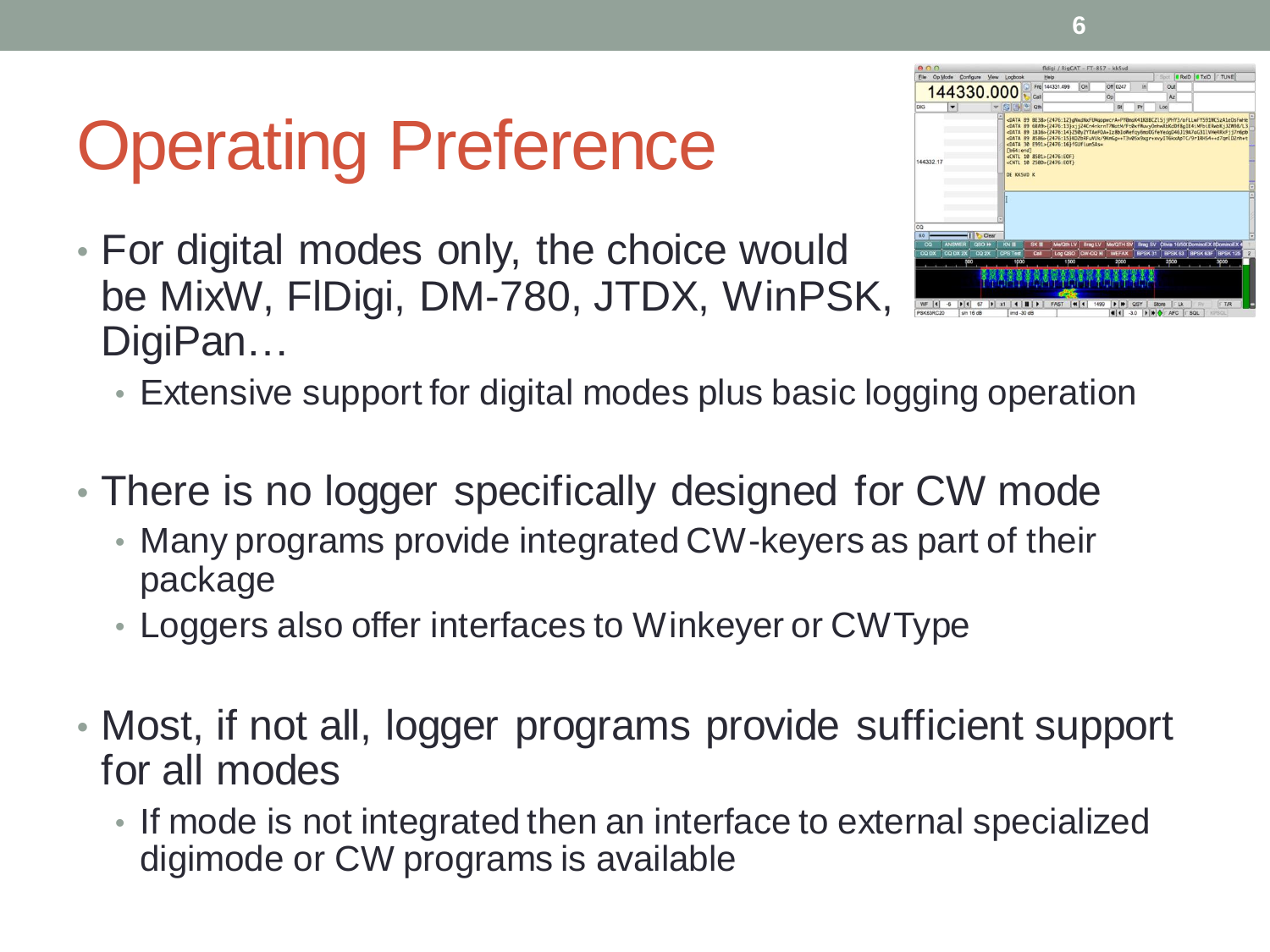#### Automation

• Logger programs support anything from basic CAT-interface to complete station management



**7**

- CAT (Computer Aided Transceiver) connects the radio with the logger to read and write frequency, mode and PTT keying
- Amplifiers like Alpha 87A, Expert can be controlled from the logger
	- Display of power, SWR, temperatures…
- Rotator control turns the rotator towards the desired direction
	- Some rotators like YAESU provide real-time reading of their position
- Adjustable antennas like SteppIR and UltraBeam can receive their commands from logger program
	- Adjust antenna resonance to the required frequency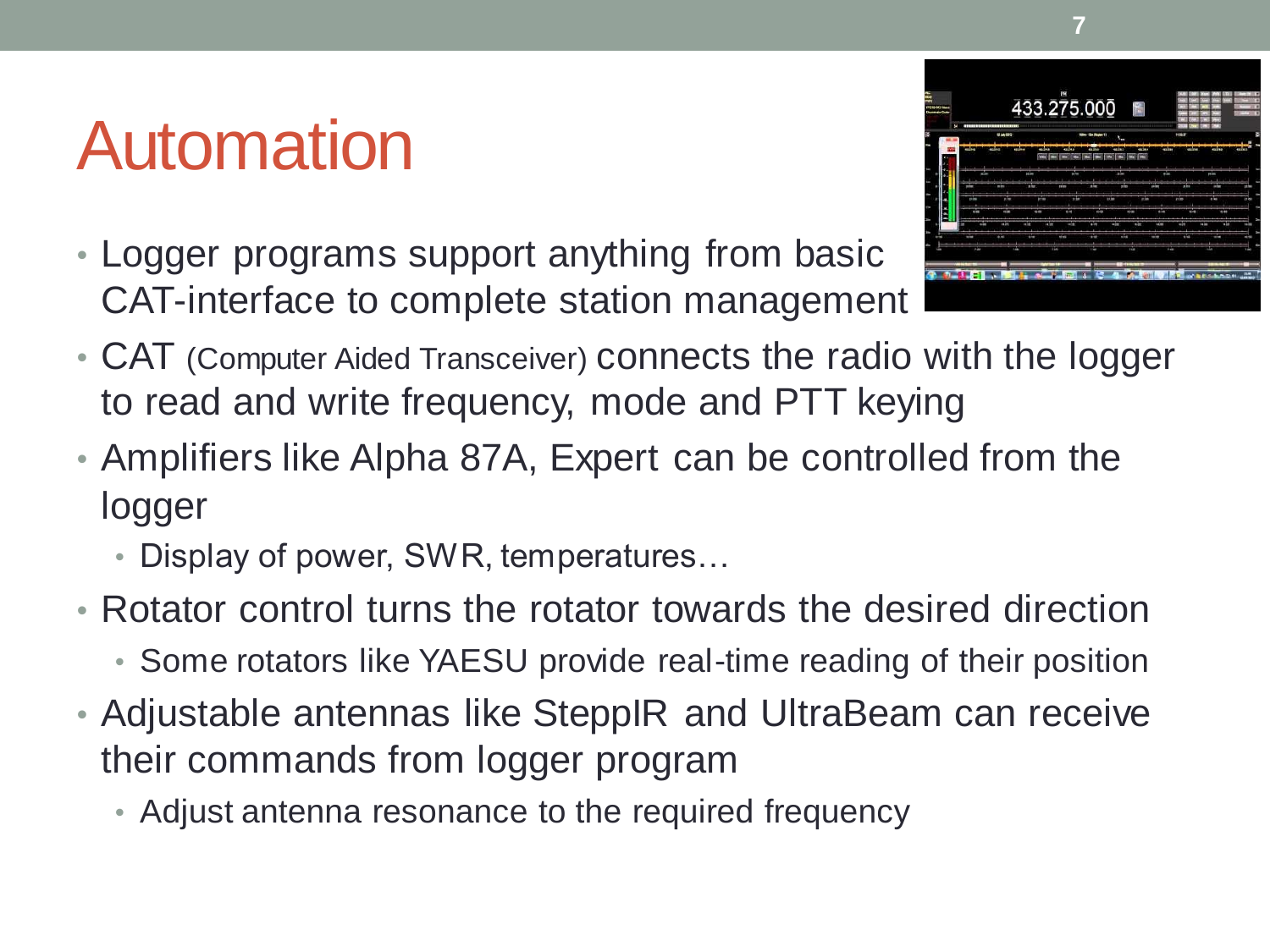#### Satellite Communication

- Operating via satellites requires programs that are specifically designed for that purpose • Orbitron, SatPC32, Sat Tracker, WX-Track...
- Sat-Loggers provide only very basic logging functionality
- Programs control special radios for satellite communication like IC-9700, IC-910H, TS-2000…
- Main features of Satellite programs are
	- Calculate and display of satellite positions
	- Control azimuth/elevation rotators during satellite pass
	- Determine Doppler-shift frequency offsets and adjust the radio
	- Communicate with web resources to obtain latest Kepler data

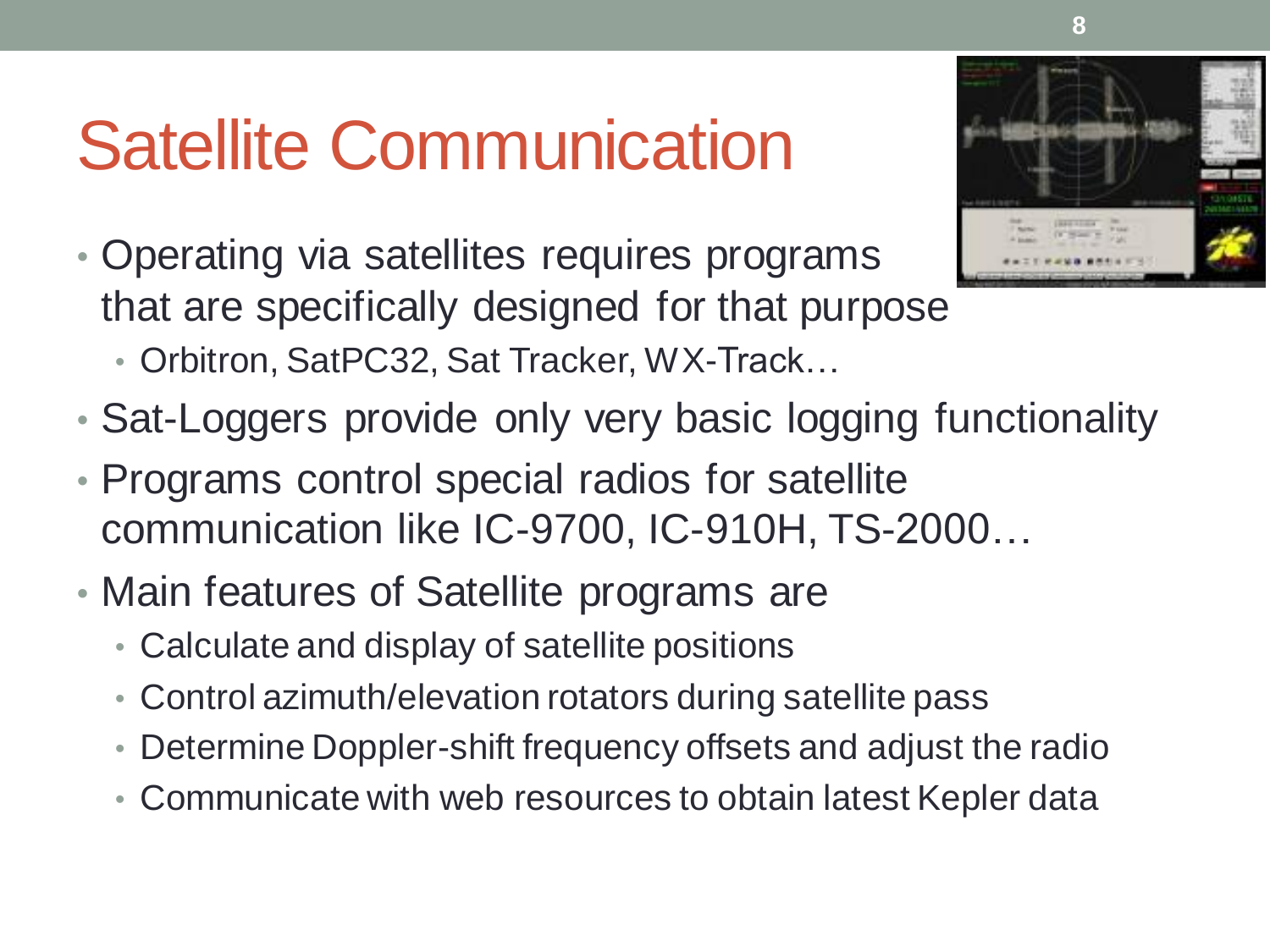### Online Services



- Most logging programs today provide functionality to communicate with online services like eQSL, LoTW, QRZ, ClubLog and many more
	- Upload of logged QSOs
	- Online QSLing
	- Lookup of contact information and QSL manager
- Online Logs
	- eQSL, LoTW, ClubLog, HRD-Log, HamOffice, QRZ-Log…
	- Online logs allow public access to the logbook
	- Used to check if QSO is "in the log" for example of Dxpeditions
	- eQSL and LoTW also provide QSO confirmation required for awards like DXCC and many others
- Online Lookups from QRZ.com, HamQTH, SSA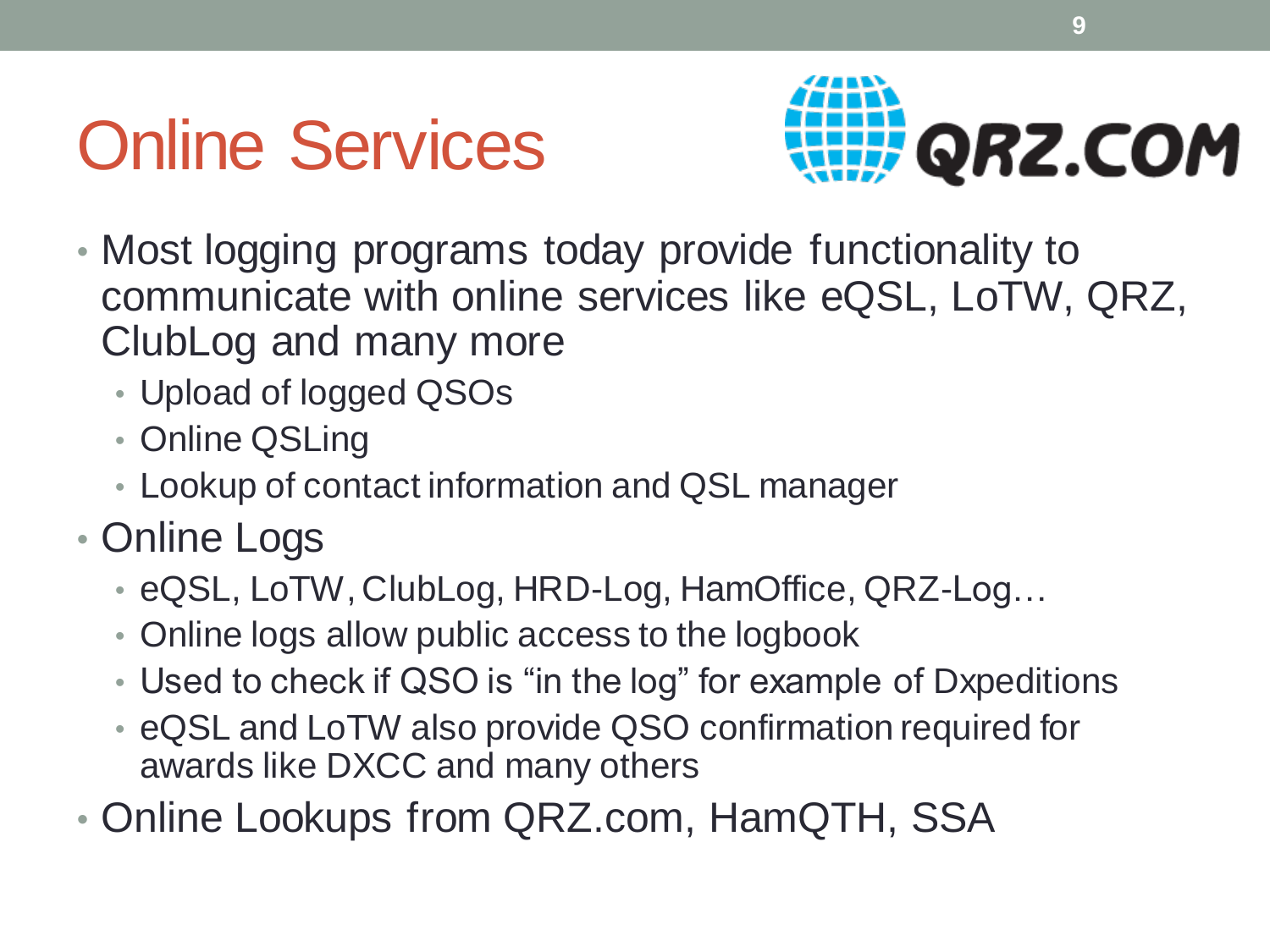### Budget

- 
- Logging programs come at various costs
- Most loggers, and even some of the very best, are offered for free
	- Shareware, freeware, GNU
- Others can be quite costly
	- HRD for example must be purchased and offers a yearly "Maintenance Plan" for updates and upgrades
	- HamOffice must be purchased with annual subscription
	- Some program authors request a one-off fee or "donation"
	- Prices range from a few to well over 100 USD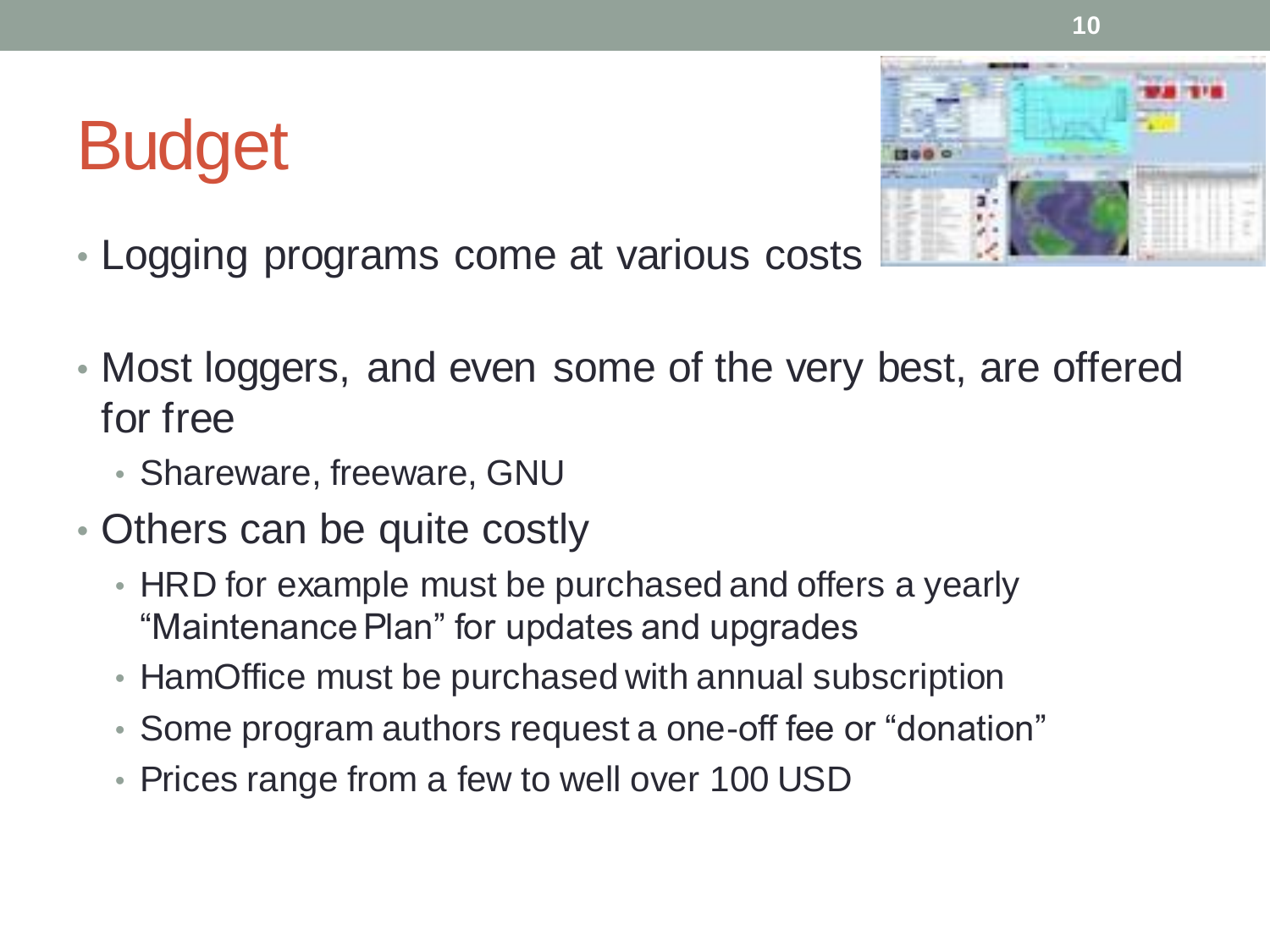#### Now What?

- Decide what level of comfort and sophistication you need for your ham radio operation
- Read customer or user reviews like on eham.net
- Authors offer demo versions or free downloads • Download, install, play with it
- Pick other hams' brains and ask for their experience and recommendations
- Make up your mind and go for it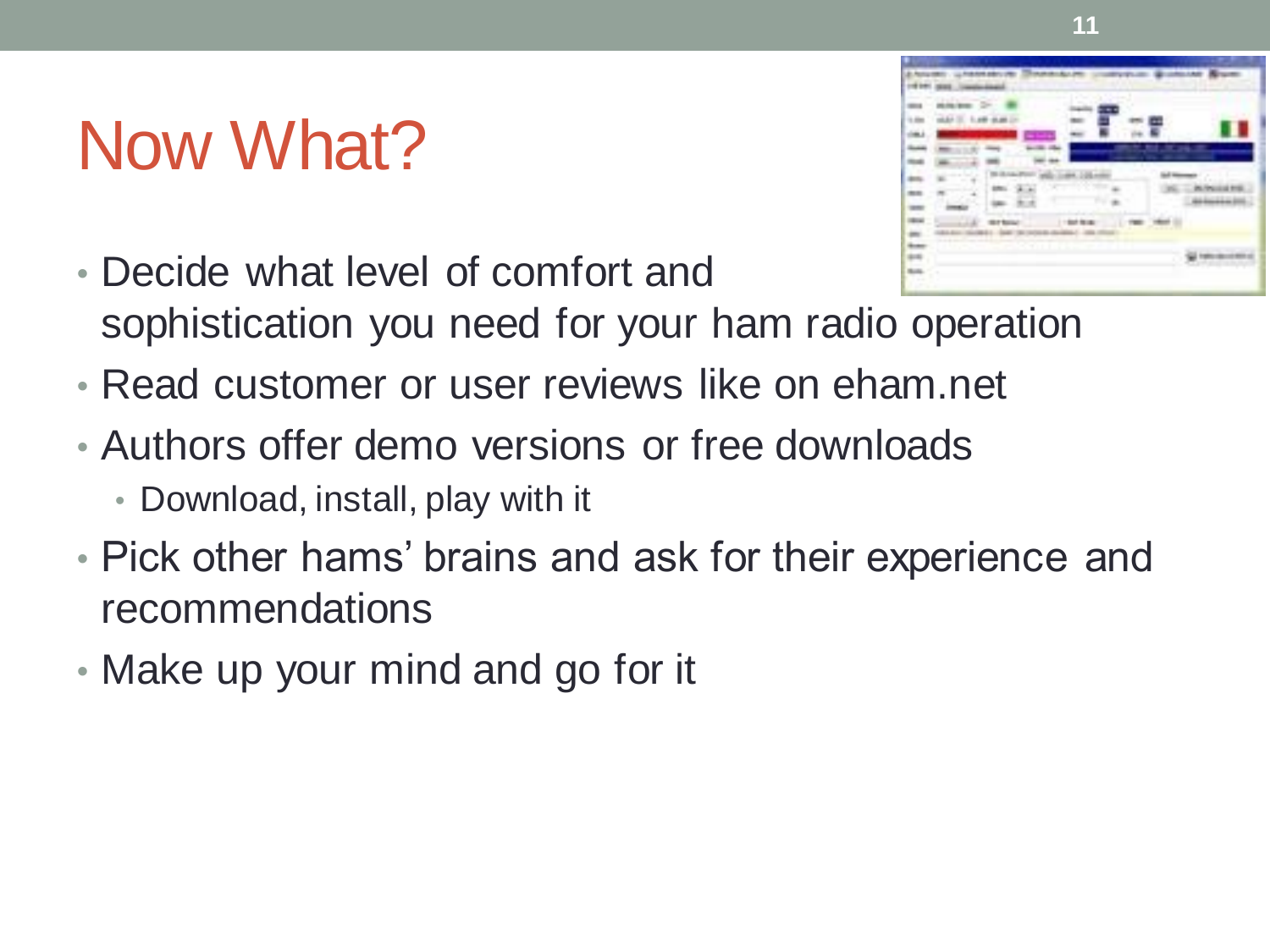# Logger32



- No cost, free of charge
- Versatile and well programmed logger
- Large and active user group
- Author (Bob, K4CY) very responsive and provides updates almost on daily basis